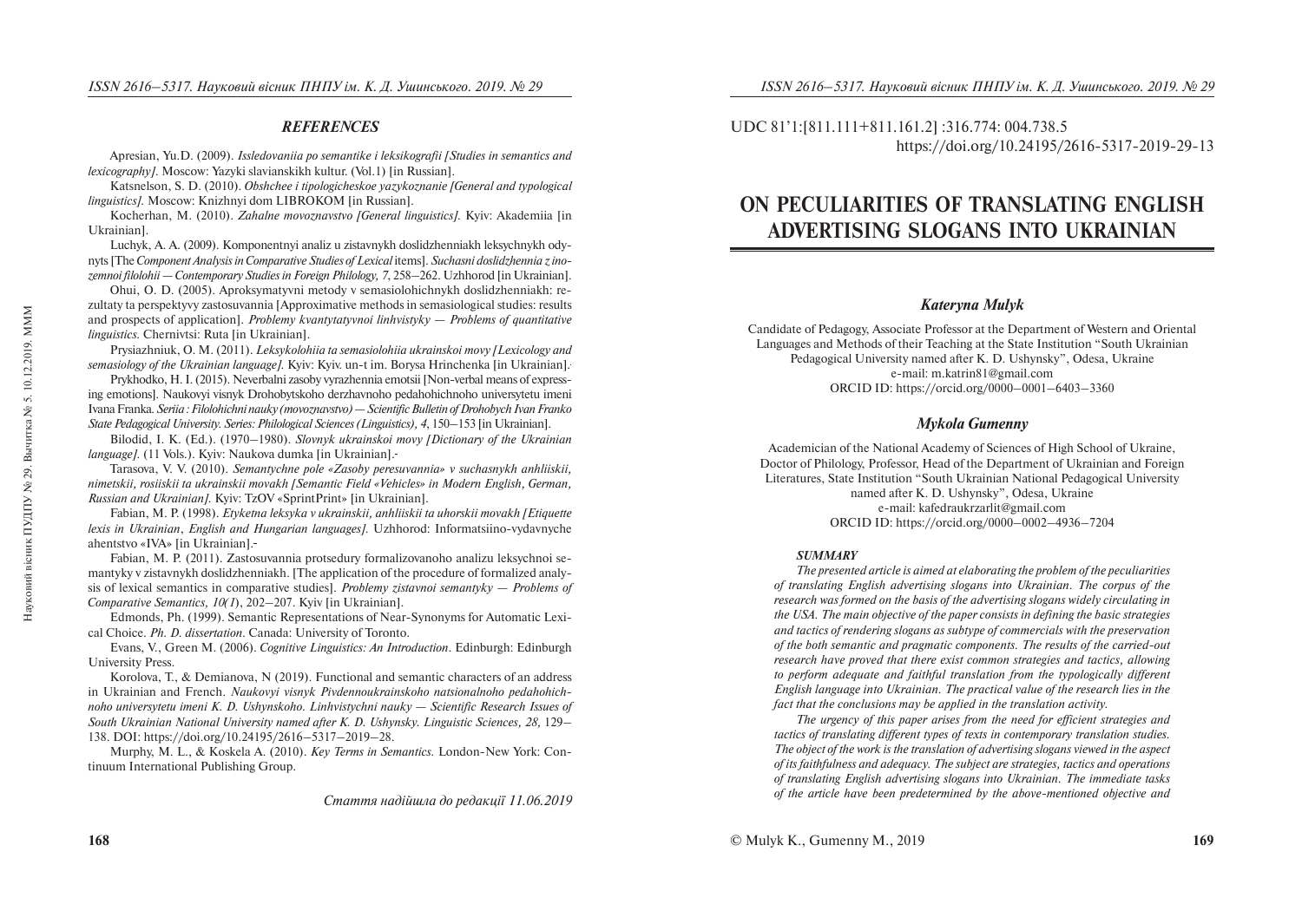*include respectively: the disclosure of the specifics of slogans in the contrasted languages (English and Ukrainian); the outline of the typologically common strategies, tactics and operations of translating slogans.* 

*The methodology of this research involved the inductive, the deductive method and the method of contrastive analysis. In the course of the research it has been concluded and experimentally and statistically proved that there exist common strategies, tactics and operations of translating slogans into different languages. It has also been postulated that the pragmatic and the expressive potential of slogans is preserved and rendered in translation.* 

*The perspective is seen in reviewing this issue in different Rhaeto-Romanic, Germanic and Slavic languages.* 

*Key words: advertising slogans, commercials, translation strategies, tactics and operations, contrastive analysis.* 

**Problem-setting and recent papers survey.** The objective of the following research is to study the peculiarities of translating English advertising slogans into Ukrainian in the aspect of their genre specificity. The theoretical grounding for the ideas supplied was formed on the basis of the fundamental scientific works by P. Berd (Берд, 1997), L. Koniukhova (Конюхова, 2003), L. Yu. Krylova-Hrek (Крилова — Грек, 2008), U. Kurmach (Курмач, 2011), Y. Lapynskaia (Лапинская, 2001), V. Zirka (Зирка, 2004).

The research has been conducted on the basis of the English advertising slogans published on-line on the web-sites in the USA and Europe. There has been made an attempt to perform adequate translation of commercial English slogans into Ukrainian. The preliminary linguistic analysis of the authentic English slogan in comparison with their Ukrainian equivalents has allowed to distinguish the distinctive genre features relevant for translation.

The object of the research are respectively English commercial slogans and their Ukrainian translation equivalents. The subject of the research are the peculiarities and problems of rendering English commercial slogans in Ukrainian.

The outline of the specific genre features common for the advertising slogans in typologically different languages under analysis (English and Ukrainian) was preceded by the proper study of the slogans in a broad and narrow sense.

It's well-known fact that advertising is a part of mass media alongside with TV, radio and Internet. The mandatory participants of the advertising process are respectively the addresser, the addressee, the message and the channel (media).

The addresser is often represented by the advertiser who codifies the ad or commercial. The target audience or the addressee is formed by those who perceive the advertisements. The main task is to reveal the message lying behind the words. The pictures, the design, and the layout contribute greatly to the successful transmission of the message.

Advertising places the functional purpose of products on second place and highlights their symbolic importance. For the increase of a product consumption the producers make every effort to improve the tag-lines.

The press is the oldest and the most traditional channel of mass media. Newspapers represent class, political, religious, ethnic and language groups and magazines represent every sort of special interest. However, a disadvantage of printed ads and commercials is the difficulty of evaluating of the target audience's capabilities. Television still remains a powerful mass media channel, while the radio is gradually ousted from this sphere. Internet is replacing TV and radio.

The term "slogan" is etymologically related to the battle cry of ancient Celts, therefore it is often associated with some sort of appeal. First definitions of an advertising slogan were suggested by K. Bove and W. Arens. It was interpreted as a grounding for the synopsis of the advertising campaign, briefly formulating the key idea which should arouse associations with a company, product or service (Бове, Аренс, 1995).

A slogan is also treated as a short autonomous advertisement, capable of functioning apart from advertising products and expressing content of the advertising campaign. It is a short advertising phrase, rendering in a concise form an advertising proposition and included into an advertising campaign (Имшинецкая, 2002).

According to another approach, the main requirement for an advertising text is to contain as much information as possible in the shortest form (Дядечко, 2012). Among the main distinctive features of an advertising slogan there are conciseness and catchiness.

An advertising text is a composite speech genre of appealing-representational nature encompassing emotive features like pragmatically motivated address to the recipient and representative functions in the aspect of the information distribution.

The common features of the genre are respectively the thematic content, style and compositional structure as well as the communicative situation,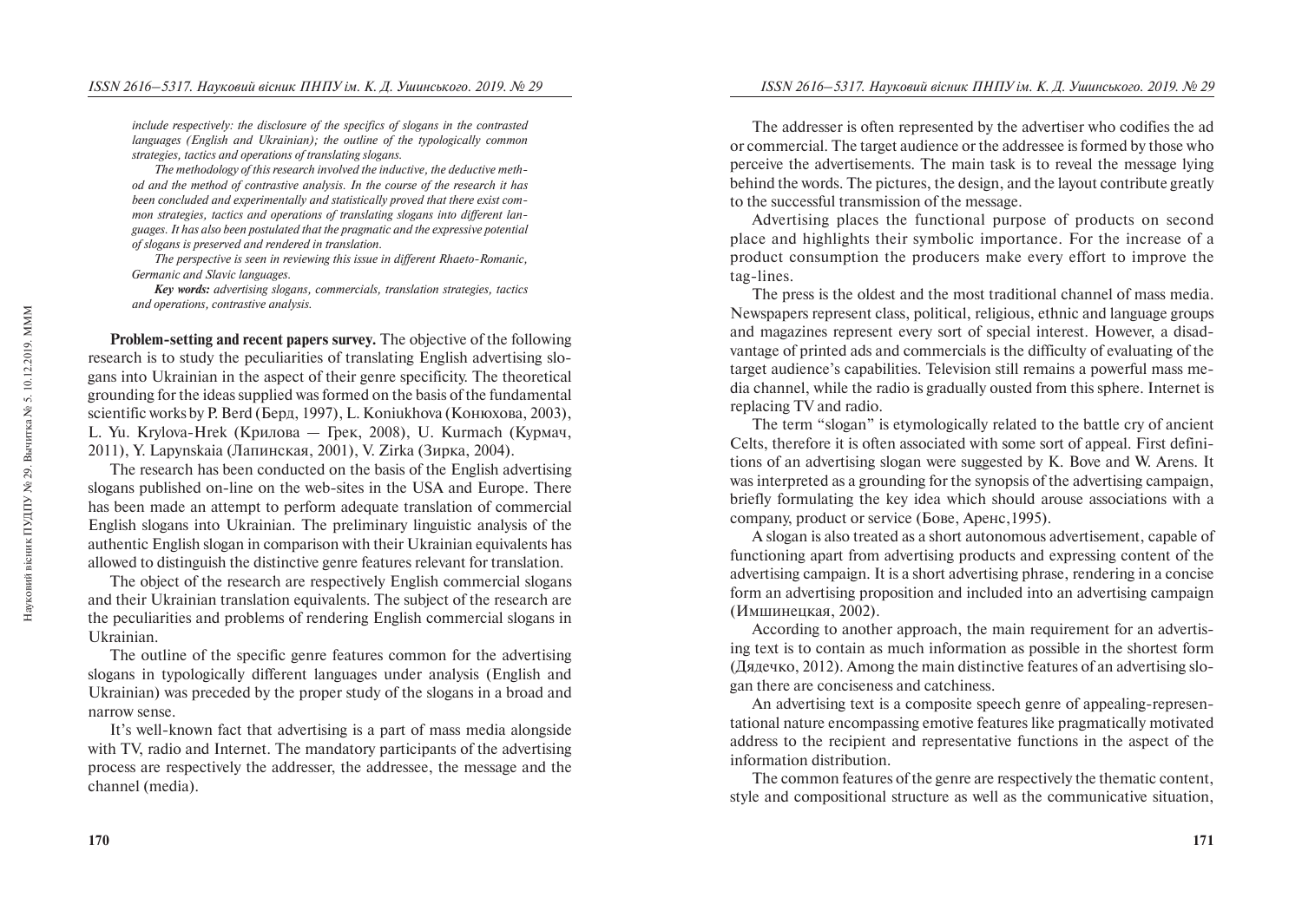expressiveness and expressive intonation, length (approximate length of a speech whole) and the addressee's conception.

Advertising texts consist of the following mandatory elements: the heading, the introduction, the main part and the ending. The heading draws the recipient's attention, arouses interest to the text, motivates the customer. Therefore, its importance shouldn't be underestimated.

Slogans are a way of advertising products. Slogans have become an important part of the advertising strategy. A written advertisement is composed of the following elements: headline (draws the reader's attention and for this purpose it has to use the brand name in the headline), body copy (contains the main part of the advertising information), slogan (catch word, catch phrase), illustrations and colors (present the realistic image of the product but also transmit ideas, attitudes or beliefs), trademark (a distinctive sign that distinguishes a product or service from the others. The trademark comprises a typical name, word, phrase, logo, design and image or a combination of these elements), brand name (a collection of symbols which help the product or service to be recognized in the market).

In order to be effective, every slogan has certain characteristics: it uses simple and colloquial language, the sentences must be short, usually imperative or interrogative, or even sentences without a predicate. Slogans rely on the connotative meaning and ambiguity of words, use puns, well-known phrases, idioms or sayings.

Occasional words and neologisms like blend words, nonce words or compounds make the slogan quickly draw the attention of the audience. As components of an advertising text, slogans use figures of speech, such as: hyperbole, metaphor, repetition or alliteration.

An advertising slogan as a structural and semantic center of an advertising message is a special kind of microtext, pragmatically aimed at provoking certain actions and appealing to the customer to buy a certain product / service. It functions as a part of communicative interaction between the addresser and the addressee.

In its turn, advertising texts are defined as a complex genre of a voluntary information type, namely, an appeal-representative genre that combines appeal-emotional functions, properties (pragmatically interested address to the addressee), representational (presentation of certain information to the consumer) and validity (credibility). to undertake the expected actions purchase, contribution, circulation, etc.).

1. Advertising texts must be addressed to any addressee. 2. Advertising texts appeals to the addressee's interests. 3. Advertising texts are intended to promote the dissemination of information about products or services and their sales.

An advertising slogan implements the following categories: integrity, cohesion and coherence, anthropocentricity, high information value, conceptuality.

The integrity of the advertising slogan is characterized by the unity of the microtopic and the overall fusion of all its components. The slogan, which can consist of at least one syntactic unit, preferably a sentence, or several syntactic units, should create a single microtext, thus conveying a single communicative situation. Thus, the integrity of the slogan as a categorical parameter is related to its content, communication and structural feature.

Cohesion and coherence of an advertising slogan are linked with integrity and result in its formal and structural fusion, so it is primarily expressed in parallels with syntactic connections implemented through lexical, grammatical and stylistic means.

The syntagmatic nature of the elements' coherence in an tag-line is actualized in such linguistic means as repetitions, parallelism of syntactic structure, rhythm, rhyme and so on. These features are the most prominent in the advertising tag-lines consisting of multiple syntax units, e.g.: "*No RedBull. No wings." — "Немає RedBull. Немає крил".* 

The brevity is related to the requirement to focus on the human operational memory, but not necessarily a slogan should be one sentence long and contain 5–9 words, it may be both longer and shorter.

The anthropocentricity of advertising slogans is due to the fact that they are primarily aimed at positively influencing the addressee and encouraging him to take specific practical action.

High information value of advertising slogans is determined by the presence of a certain message. The distinct features of the contents are: introductory information about a unique business offer, the name of a product or service, the benefits of a product or services.

An advertising slogan informs you how a particular product, service, lifestyle or political program should attract a potential consumer. This fully coincides with the views of scholars who define advertising information as extremely short messages of encouraging nature, containing information about the goods and services provided.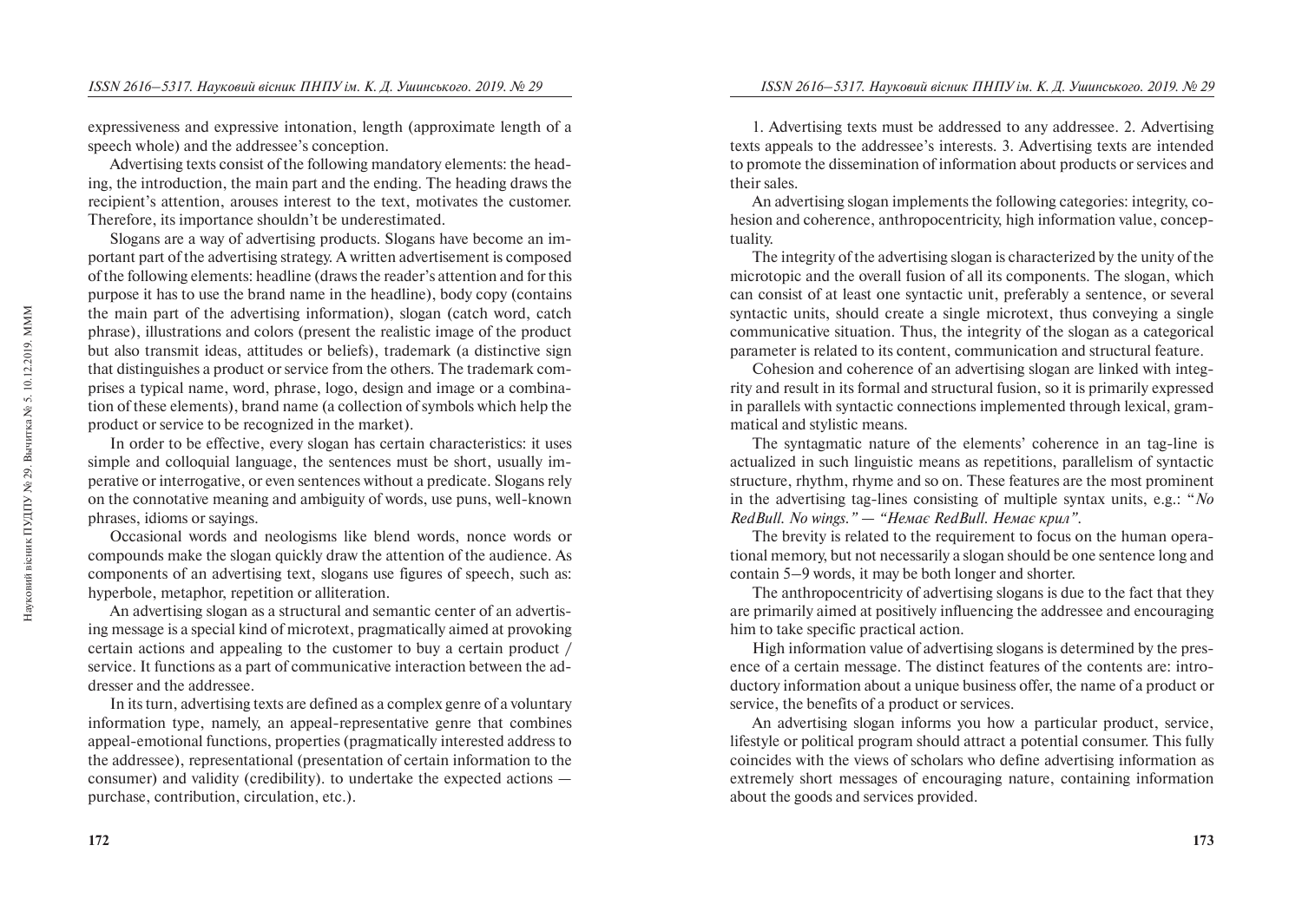Conceptuality is one of the key requirements for the content of a slogan. The tag-line must convey the main idea of an advertising campaign. At the same time, conceptuality is defined as one of the fundamental text categories for the entire process. Interpretation, however, consists in a scrupulous search for such means expressing the concept, in which all the results of the author's development of reality are concentrated.

Clarity is related to the accessibility and unambiguous interpretation of tag-lines, which should not contain unintelligible vocabulary (terms, case studies, lexical neologisms, etc.), as such slogans are meant to be perceived by the mass addressee.

It is this breach of this requirement that predominantly causes the difficulty of translating slogans into foreign languages, e.g: *"Zoom-Zoom"* (Mazda's advertising slogan). Slogans should be concise. In addition, the rhythm, rhyme, word play, etc. facilitate memorizing, for example: *"Fly with US — Fly with us / Fly with US"* (US airline slogan). The word game is based on homographs.

**Material, methods and data.** The corpus of the research was formed on the basis of the free on-line commercial slogans on the official trading sites of the companies with registered trademarks like "Head & Shoulders", "M&Ms", "Coca-Cola", "Nike", "McDonald's", "KFC". In the course of the research both lexical and grammatical distinctive features of the advertising slogans were analyzed in the aspect of the search for strategies and techniques of their rendering in Ukrainian translation.

The methodology of this research involved the inductive and deductive methods and the method of contrastive analysis. The original English advertising slogans and their Ukrainian translation equivalents were analyzed in the aspect of the vocabulary, syntax and pragmatics.

Advertising is aimed at the average consumer. The target audience is quite wide and heterogeneous. Therefore, the advertising slogan should be designed so that it is clear to everyone. Thus, the use of neutral vocabulary is prevailing in advertising slogans.

The translation of lexical means (metaphor, epithet, allusion, antithesis, etc.) contributing to the vividness and expressiveness of the advertisement should be paid particular attention to by the translator. In many cases, translators are successful in rendering the language base and function by means of an equivalent or a variant. "*No battery is stronger longer"* (Duracell's slogan) — *"Жодна батарея не працює довше"*.

Sometimes it's not possible to find a similar equivalent in a system of another language so the translator resorts translation transformations to properly convey stylistic devices.

Among the lexical transformations, which are common in the translation of metaphors, there should be outlined the following: differentiation and concretization; generalization of values; semantic (or logical) development; holistic transformation; compensation. Often the translator uses the techniques of semantic development and holistic transformation as the most creative of all kinds of transformations, which allows to preserve the function of the image of foreign languages in translation.

There are differentiated two-component and one-component clauses among the affirmative slogans-sentences. The two-component simple elementary sentences are recurrent, they are usually translated by grammatical correspondences, e.g.: "Women should have the right to make their own decisions" (the social advertisement of the gender equality is translated as "Жінки повинні мати право приймати власні рішення".

Such syntactic constructions should be rendered in translation by the identical units — the two-component simple clauses mostly with the preserved word order.

The one-component statements are less typical for advertising slogans. The impersonal clauses are prevailing over the personal ones but the peculiarities of the authentic advertising slogan are still preserved, e.g.: "Helps make pain and fever disappear" (the slogan, advertising the medicine Nurophen) is translated as "Допомагає зникнути жару та болю".

The appellative sentences are quite typical for advertising slogans in the sample selection. They contain appeal to the action though the action is not related to the addresser's illocution intention. In accordance with the suggestive strategy the illocution in the slogan is implicit and the expected perlocutionary effect is formed in the addressee's subconscious under the influence of the suggestive mechanism.

The key grammatical element is Imperative — the verb form (predicate in two-component clauses or the main predicative in one-component clauses). The exclamatory sentences are built as one-component syntactic constructions, which may be rendered in Ukrainian both as one-component and two-component clauses. The clauses with the predicate expressed by the verb form 2-nd person plural are prevailing, e.g.: "Just quit it" (the slo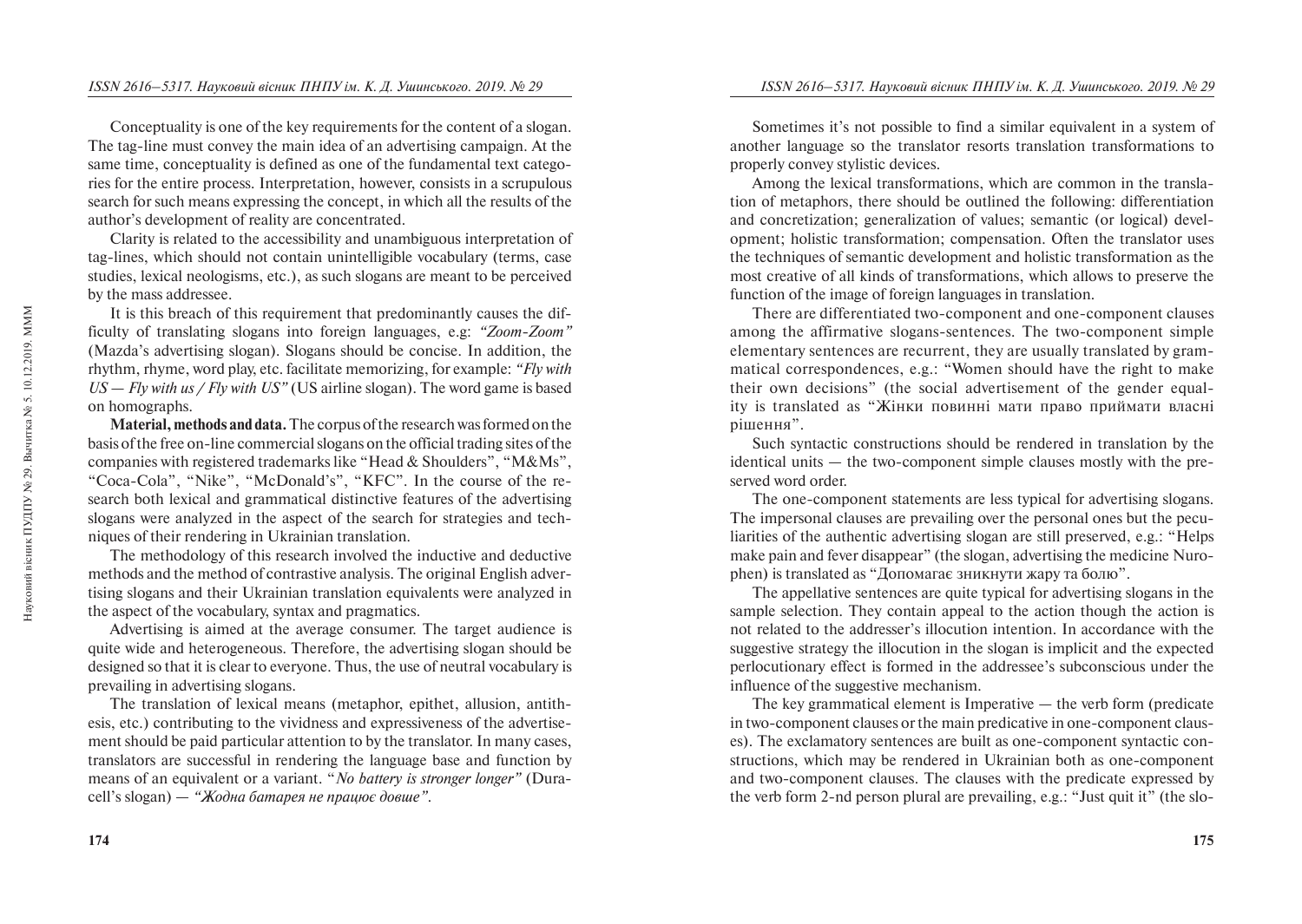gan of the social advertisement against bad habits, in particular, smoking) is translated as "Просто кидай це".

Most of advertising slogans perform communicative function. The exclamatory clauses are mostly at work here because they allow to draw the addressee's attention and encourage him\her for certain actions.

The interrogative clauses are less frequent in the function of the simple single-predicated slogans as compared to the statements and exclamations, but they are distinguished by the high expressiveness which ensures recognition. This may be illustrated by the following example, e.g.: "What are you made of?"(the advertising slogan of the watch trade brand Tag Heuer) is translated as "З чого ти зроблений?"

Multi-predication is realized in the slogans presented by composite sentences with two or more predicates. Such sentences were translated mostly by composite sentences:

1) compound sentences (11 % of all composite sentences), e.g. "Often a bridesmaid — but never a bride" (the advertising slogan of Listerine Mouthwash) is translated as "Часто подружка нареченої, але жодного разу не наречена";

2) complex sentences (61 % of all composite sentences), e.g.: "It cleans your breath while it cleans your teeth"(the advertising slogan of Listerine Mouthwash) is translated as "Освіжає твій подих, коли чистить твої зуби";

3) asyndetic composite sentences (28 % of all composite sentences), e.g.: "You press the button — we do the rest" (the advertising slogan of Listerine Mouthwash) is translated as "Ти натискаєш кнопку — ми робимо vce inme".

It should be borne in mind that the vocabulary of advertising is characterized by emotional expressiveness. Emotionally colored words constitute a specific layer of language vocabulary. They create a certain emotional atmosphere in the context. This is widely used to convey the essential emotional and evaluative overtones, motivating readers to buy the product, forming stable associations. Emotionally colored vocabulary can be divided into the following subtypes:

1. Words with unambiguous evaluative meaning are basically words the lexical meaning of which may be defined as assessment. Examples include the following slogans: "*Trusted Everywhere. Being stylish is being able to dress up with less".*

2. Connotative words which acquire meaning only in a particular context where they add up to the emotional and expressive coloring.

Lexical features are easier to reproduce in translation than the grammatical ones. The most prominent grammatical peculiarities of English advertising tag-lines are inversion, parallel constructions, rhetoric questions.

There are also employed such techniques as negation (e.g. *"Your Skin Color Shouldn't Dictate Your Future"* — "Колір твоєї шкіри не повинен  $a$ *a* $a$ <sup>2</sup> *a* $a$ <sup>2</sup> *a* $a$ <sup>2</sup> *a* $a$ <sup>2</sup> *a* $a$ <sup>2</sup> *i*</sup> *b*<sub>2</sub> *i*<sup>2</sup> *i*<sup>2</sup> *i*<sup>2</sup> *i*<sup>2</sup> *i*<sup>2</sup> *i*<sup>2</sup> *i*<sup>2</sup> *i*<sup>2</sup> *i*<sup>2</sup> *i*<sup>2</sup> *i*<sup>2</sup> *i*<sup>2</sup> *i*<sup>2</sup> *i*<sup>2</sup> *i*<sup>2</sup> *i*<sup>2</sup> *i*<sup>2</sup> *i*<sup>2</sup> *i*<sup>2</sup> *i*<sup>2</sup> *i*<sup>2</sup> *i*<sup>2</sup> *j* tence members (e.g."*Rich and warm and strong" — "Гарна кава як дружба: cправжня, і тепла, і міцна*"); the repetition of the structural elements or stylistic tautology (e.g. *"Computers help people help people"* — *"Komn'tomepu допомагають людям*"); the employment of the same part of speech in the syntactic functions of the Subject and Predicate (e.g. *"Air Power is Peace Power — Lockheed" — "Повітряна могутність — мирна могутність"*).

The list of the most memorable English advertising slogans and their Ukrainian equivalents is given below.

Most advertising slogans are catchy and short. Most of them are based on rhyming, assonance, alliteration or intended misspelling or mispronunciation. The phenomenon of paronymic attraction is often at work.

Advertising slogans are created for the three following reasons: differentiation, information dissemination and reinforcement of brand identity.

## **The Most Famous English Advertising Slogans And Their Ukrainian Equivalents**

| N <sub>0</sub> | The Authentic Advertising Slogans in<br>English | Translation Equivalents in Ukrainian |
|----------------|-------------------------------------------------|--------------------------------------|
|                | Impossible Is Nothing.                          | Можливо все.                         |
| $\overline{2}$ | The Ultimate Driving Machine.                   | Авто для найкращих.                  |
| $\mathcal{R}$  | Just Do It.                                     | Просто зроби це.                     |
| 4              | The Best a Man Can Get.                         | Найкраще для чоловіків.              |
| 5              | Maybe She's Born with It. Maybe It's            | Мабуть, вона такою народилася.       |
|                | "Maybelline".                                   | Мабуть, це "Maybelline".             |
| 6              | Good Things Come to Those Who                   | Краще приходить до того, хто         |
|                | Wait.                                           | чекає.                               |
| 7              | Think Different.                                | Думай по-новому.                     |
| 8              | There Are Some Things Money                     | Є речі, які не можна купити за       |
|                | Can't Buy. For Everything Else,                 | гроші. Дещо не можна купити.         |
|                | there's Master Card.                            | Для решти є Master Card.             |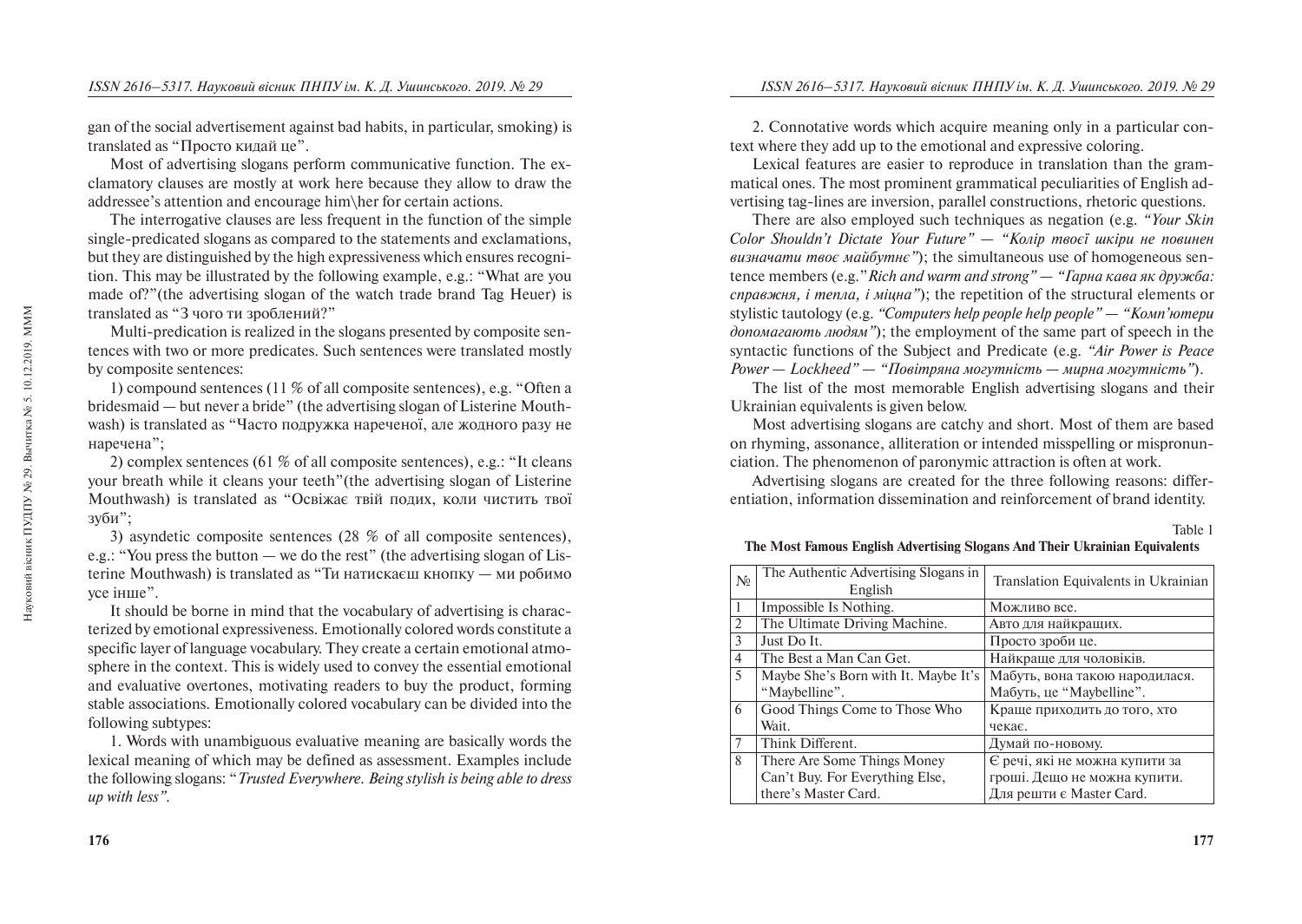|  |  | End of table 1 |  |
|--|--|----------------|--|
|--|--|----------------|--|

| $N_{2}$         | The Authentic Advertising Slogans in | Translation Equivalents in Ukrainian |  |
|-----------------|--------------------------------------|--------------------------------------|--|
|                 | English                              |                                      |  |
| 9               | The Power of Dreams.                 | Сила думки.                          |  |
| 10              | I'm Lovin' It.                       | Мені це подобається.                 |  |
| 11              | Imagination at Work.                 | Увага працює.                        |  |
| 12              | Real Beauty.                         | Справжня краса.                      |  |
| 13              | We Place the Power in Your Hands!    | Ми надаємо Вам сили!                 |  |
| 14              | Where Do You Want to Go Today?       | Куди ти прямуєш сьогодні?            |  |
| 15              | Love Your Hair!                      | Полюби своє волосся!                 |  |
| 16              | For the Love of It!                  | Для тих, хто прагне більшого!        |  |
| 17              | Inspire me. Surprise me. AMD me.     | Надихай мене. Дивуй мене. AMD        |  |
|                 |                                      | мене.                                |  |
| 18              | The Colors Bright and Fresh.         | Яскраві і соковиті кольори.          |  |
| 19              | Is it live, or is it Memorex?        | Це нажив чи це Метогех?              |  |
| 20              | The King of Beers.                   | Король пива.                         |  |
| 21              | I'd Walk a Mile for a Camel.         | Заради Camel можна подолати          |  |
|                 |                                      | будь-яку відстань.                   |  |
| 22              | When you Care Enough to Send the     | Коли ти готовий віддати найкра-      |  |
|                 | Very Best.                           | ще.                                  |  |
| 23              | Breakfast of Champions.              | Сніланок чемпіонів.                  |  |
| 24              | A Diamond is Forever.                | Діаманти назавжди.                   |  |
| 25              | Finger Lickin' Good.                 | Пальчики оближеш.                    |  |
| 26              | The Milk Chocolate that Melts in     | Молочний шоколад, що тане у          |  |
|                 | your Mouth, not in your Hand.        | роті, не в руці.                     |  |
| 27              | Have a breakHave a Kit Kat.          | Зроби паузу З'їж Kit Kat             |  |
| 28              | Look, Ma, No Cavities!               | Дивись, мамо, всі зуби цілі!         |  |
| 29              | Think Small.                         | Простота довкілля.                   |  |
| 30              | We Try Harder.                       | Ми намагаємось.                      |  |
| 31              | Fly the Friendly Skies!              | Літайте у дружніх небесах!           |  |
| $\overline{32}$ | It's the Real Thing!                 | Це по-справжньому!                   |  |
| $\overline{33}$ | Nothing Like a Deere.                | Ніщо не зрівняється з Deere.         |  |
| 34              | Have it Your Way.                    | На власний розсуд.                   |  |
| $\overline{35}$ | Because I'm Worth it.                | Бо я цього варта.                    |  |

Differentiation is understood in a sense that an effective slogan sets you apart from the competition. Information dissemination presupposes that these messages always contain information about some business. Reinforcement of brand identity lies in the fact that people tend to remember what they are constantly exposed to, and they easily forget what is not there.

The analysis of the Ukrainian equivalents have revealed the following most often used translation operations performed for adequate rendering of the original English advertising slogans in Ukrainian. Table 2 illustrates the main tendencies in translating English advertising slogans into Ukrainian.

Table 2

## **Translation Operations Employed In Rendering English Advertising Slogans**

| <b>Translation Operations</b>        | Distribution, $%$ |
|--------------------------------------|-------------------|
| Choice of the Translation Equivalent | 20%               |
| Transposition                        | 20%               |
| Concretization                       | $15\%$            |
| <b>Functional Replacement</b>        | $15\%$            |
| Complex Operation                    | 30 $%$            |

**Conclusions and perspectives for the future.** In the course of the research it has been revealed that there are common strategies and tactics of rendering English advertising slogans in Ukrainian.

It has been concluded that the dominant strategy so far has been the strategy of the communicatively-relevant translation, achieved by employing the following tactics:

- the tactic of relevant information rendering;
- the tactic of the correct and faithful content conveyance:
- $\bullet$  the tactic of the genre-stylistic peculiarities preservation;
- the tactic of the formal and structural features presentation:
- the tactic of linguistic and cultural adaptation.

The main source of difficulties in translating English advertising slogans into Ukrainian is a search for adequate equivalents for words illustrating cases of paronymic attraction, rhyming. The most recurrent translation operations have proved to be transposition, concretization, functional replacement and complex operation.

The perspective is seen in the optimization of the advertising slogans translation into Ukrainian and compiling a dictionary of the authentic advertising slogans and their translation equivalents in different languages.

## *MITEPATYPA*

Берд П. Продай себя!: Тактика совершенствования Вашего имиджа. Минск : Амал- $\frac{1997}{208}$  c.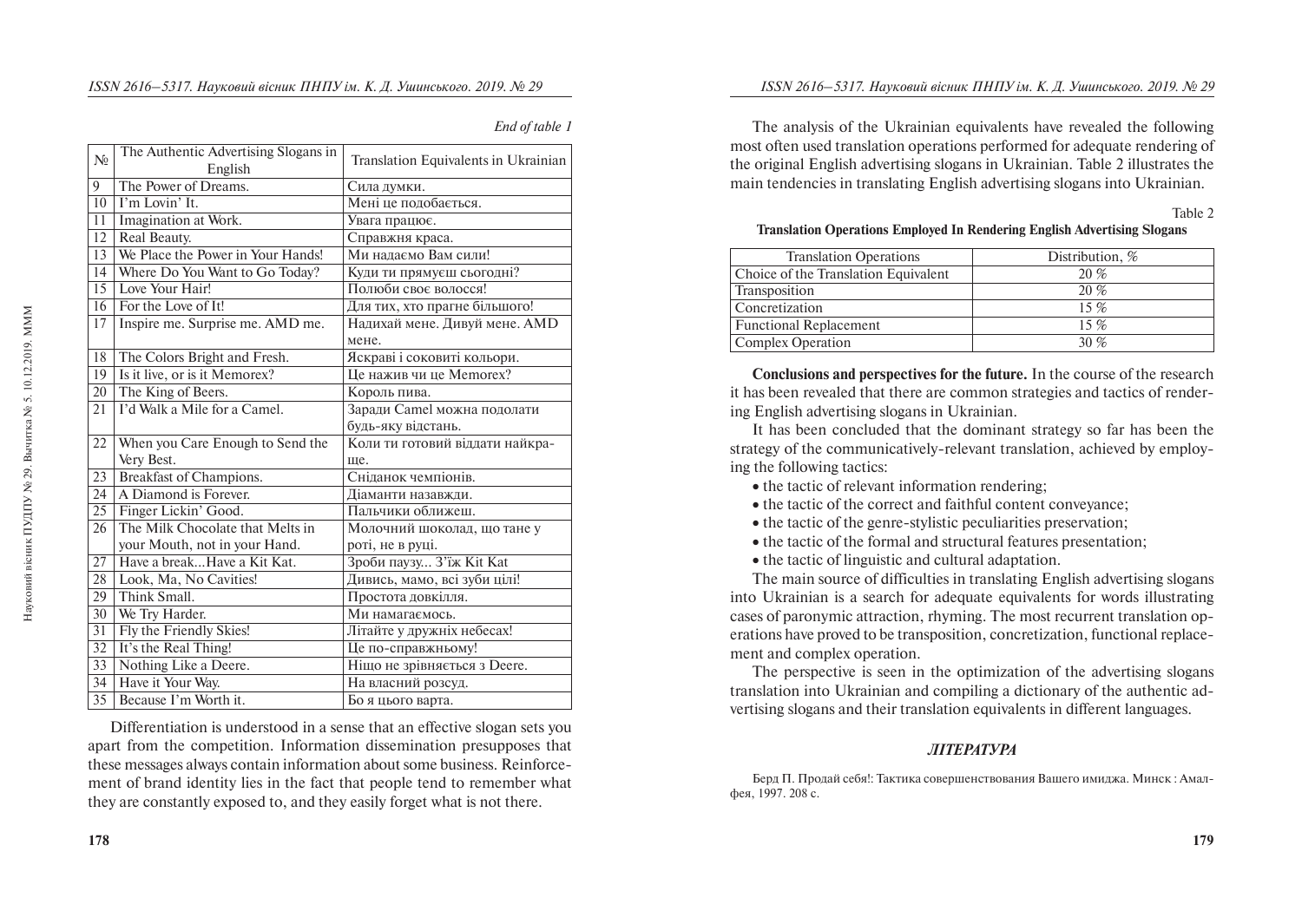Бове К. В., Аренс У. Ф. Современная реклама. Тольятти, 1995. 704 с.

Лялечко Л. А. Сучасні преценлентні тексти рекламного походження. Компаративні дослідження слов'янських мов і літератур, 2012. Вип. 18. С. 50.

Имшинецкая И. Креатив в рекламе. Москва: РИП–холдинг. 2002. 107 с.

Конюхова Л. Вираження спонукання в слогані телереклами. *Вісник Львівського університету*. Серія: Журналістика. 2003. Вип. 23. С. 134.

Крилова-Грек Ю. Психолінгвістичний підхід до питання перекладу тексту. Прак*mична психологія та соціальна робота*. 2008. № 8. С. 74–76.

Курмач У. Особливості національних, культурних, ментальних та гендерних характеристик при перекладі іншомовних рекламних текстів. *КНУ імені Т. Г. Шевченка*. 2011. № 9(220). C. 161.

Лапинская Ю. Хуложественная форма слогана. *Язык, коммуникашия и социальная*  $\alpha$ *peda.* 2001. № 1. C. 76–81.

Зирка В. Манипулятивные игры в рекламе: Лингвистический аспект. Днепропетровск: ЛНУ, 2004. 294 с.

40 Memorable Advertising Slogans and How to Create One. URL: https://www.cleverism. com/40-memorable-advertising-slogans

Dan L. Techniques for the Translation of Advertising Slogans. URL: https://docplayer. net/18348931-Techniques-for-the-translation-of-advertising-slogans-lavinia-dan-nadragprof-phd-ovidius-university-of-constanta.html

## ОСОБЛИВОСТІ ПЕРЕКЛАЛУ АНГЛІЙСЬКИХ РЕКЛАМНИХ **CJIOFAHIR VKPAÏHCLKOIO MOROIO**

## *Катерина Мулик*

кандидат педагогічних наук, доцент кафедри західних і східних мов та методики їх навчання Державного закладу "Південноукраїнський національний педагогічний університет імені К. Л. Ушинського", Олеса, Україна e-mail: m.katrin81@gmail.com ORCID ID: https://orcid.org/0000–0001–6403–3360

## Микола Гуменний

академік АН ВШ України, доктор філологічних наук, професор, завідувач кафедри української та зарубіжної літератур Державного закладу "Південноукраїнський національний пелагогічний університет імені К. Л. Ушинського". Олеса. Україна e-mail: kafedraukrzarlit@gmail.com ORCID ID: https://orcid.org/0000–0002–4936–7204

## *ÀÍÎÒÀÖ²ß*

Статтю присвячено проблемі особливостей перекладу англійських рекламних слоганів українською мовою. Корпус дослідження було по*áóäîâàíî íà îñíîâ³ ðåêëàìíèõ ñëîãàí³â, ðîçïîâñþäæåíèõ ó ÑØÀ. Ìåòà ñòàòò³ ó âèçíà÷åíí³ áàçîâèõ ñòðàòåã³é ³ òàêòèê ïåðåêëàäó ðåêëàìíèõ*  *ñëîãàí³â ç³ çáåðåæåííÿì ñåìàíòèêè òà ïðàãìàòèêè. Ðåçóëüòàòè çä³é*сненого дослідження підтвердили наявність спільних стратегій *і* так*тик*, що дозволяють здійснювати адекватний переклад із типологічно неспорідненої англійської мови на українську. Практична цінність дослідження у тому, що висновки можуть бути використані в перекладацькій діяльності.

*Àêòóàëüí³ñòü ñòàòò³ ï³äòâåðäæóºòüñÿ íåîáõ³äí³ñòþ â åôåêòèâíèõ cmpameгіях і тактиках перекладу різних видів текстів у сучасному пе*рекладознавстві. Об'єктом дослідження є переклад рекламних слоганів в аспекті його адекватності. Предметом дослідження є стратегії, так*тики та операції перекладу англійських рекламних слоганів українською.* Безпосередні завдання цієї статті, обумовлені вищезазначеною метою, *º òàêèìè: ðîçêðèòòÿ îñîáëèâîñòåé ñëîãàí³â ó ìîâàõ, ùî ç³ñòàâëÿþòüñÿ*  (англійська та українська); огляд типологічно спільних стратегій, так*тик і операцій перекладу рекламних слоганів.* 

Методологія цього дослідження включала індуктивний та дедук*тивний методи, а також метод контрастивного аналізу. У процесі до*слідження було одержано й експериментально та статистично підтверджено висновки про наявність спільних стратегій *і тактик перекладу рекламних слоганів на різні мови. Також було констатовано, що прагма*тичний *і експресивний потенціал рекламних слоганів* зберігається та від*mворюється у перекладі.* 

Перспектива у дослідженні цієї проблеми в різних романських, германських та слов'янських мовах.

**Ключові слова:** рекламні слогани, перекладацькі стратегії, тактики *ma операції, контрастивний аналіз.*